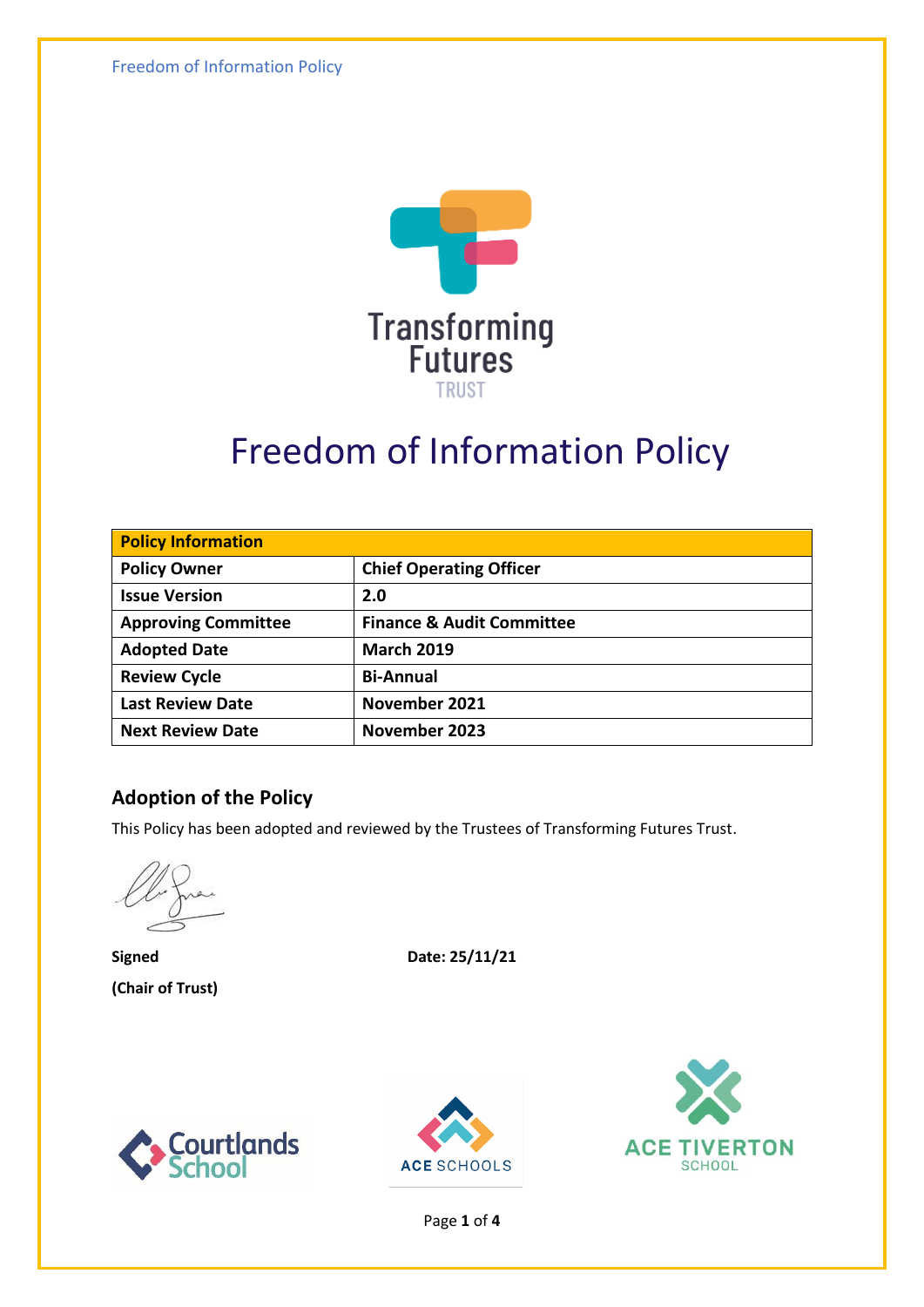#### 1. Background

The Trust is committed to complying with and implementing the provisions of the Freedom of Information Act (2000) and related legislation. This provides a general entitlement to any person to be able to access information held by school, subject to exemptions and conditions laid down by law.

#### 2. Scope

This policy applies to all information held by Transforming Futures Schools MAT regardless of how it was created or received. It applies irrespective of the media on which the information is stored and whether the information is recorded on paper or held electronically. The Act's powers are fully retrospective and thus information is accessible no matter how old it may be. Similarly, information in draft form will also be accessible under the Act.

It should be noted that access to personal information (that is information from which a living individual can be identified) is still governed under the Data Protection Act 2018. Requests for access to such information will be governed in line with the requirements of this legislation.

### 3. Dealing with Requests

The Trust will offer advice and assistance to anybody wishing to make a request for information. We are committed to dealing with requests within statutory guidelines, which means that a response will be made no more than 20 school days from the date of request and more speedily if possible. This will be extended in specific circumstances on legal advice in connection with the public interest test. However, the school is committed to providing a prompt service and every attempt will be made to provide the information earlier than the expiry of the 20 school day period. Repeated or vexatious requests for information will be refused. School will claim exemptions as appropriate whilst maintaining a commitment to openness, scrutiny and the public interest. School will put in place an appropriate procedure for measuring the public interest when considering a qualified (also known as "non-absolute") exemption which requires such a test.

Any request in writing will be considered a Freedom of Information request including those received by email and fax. There is no need for requests to indicate that they are made under the Act and all requests will be dealt with under this policy. School reserves the right to refuse requests where the cost of locating, retrieving and editing (where necessary) the information would exceed the statutory maximum (currently £450).

The Trust recognises that requests for environmental information may be made over the telephone and that different exemptions apply.

#### 4. Adopting and Maintaining Publication Schemes

The Trust has adopted a Publication Scheme in accordance with Section 19 of the Freedom of Information Act and uses the model publication scheme that has been prepared and approved by the Information Commissioner.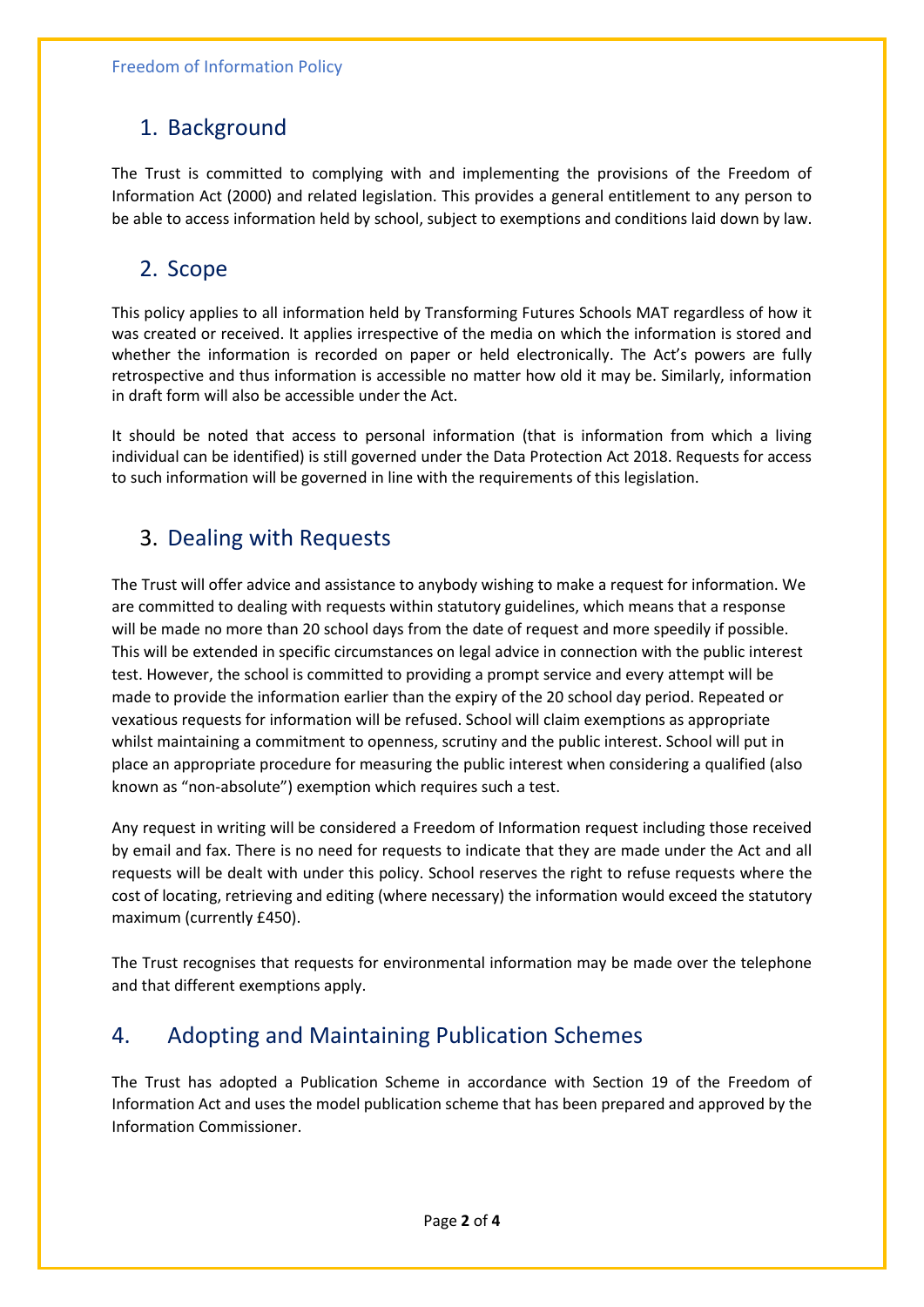### 5. Relationship with the Data Protection Act 2018

The Trust is under a legal duty to protect personal data under the Data Protection Act 2018. We will carefully consider our responsibilities under this Act before releasing personal information about living individuals, including current and former employees and pupils.

#### 6. Responsibilities

Transforming Futures Schools MAT has a responsibility to make information available in accordance with the Freedom of Information Act. Responsibility for compliance with this and related policies will rest with the DPO who will delegate those responsibilities to the Head teacher. Complaints regarding the use of this policy should be directed to the Trustees.

All school staff have a responsibility to ensure that any request for information they receive is dealt with under the Act and in compliance with this policy. They are also responsible for good information handling practice and for implementing records management policies and procedures as appropriate to their post.

#### 7. Contact Details

For advice and assistance please contact our DPO Ben Craig on; bcraig@schoolpro.uk

Further advice and information about the Freedom of Information Act, including full details of exemptions and advice on the public interest test, is available from the Information Commissioner's website at www.informationcommissioner.gov.uk